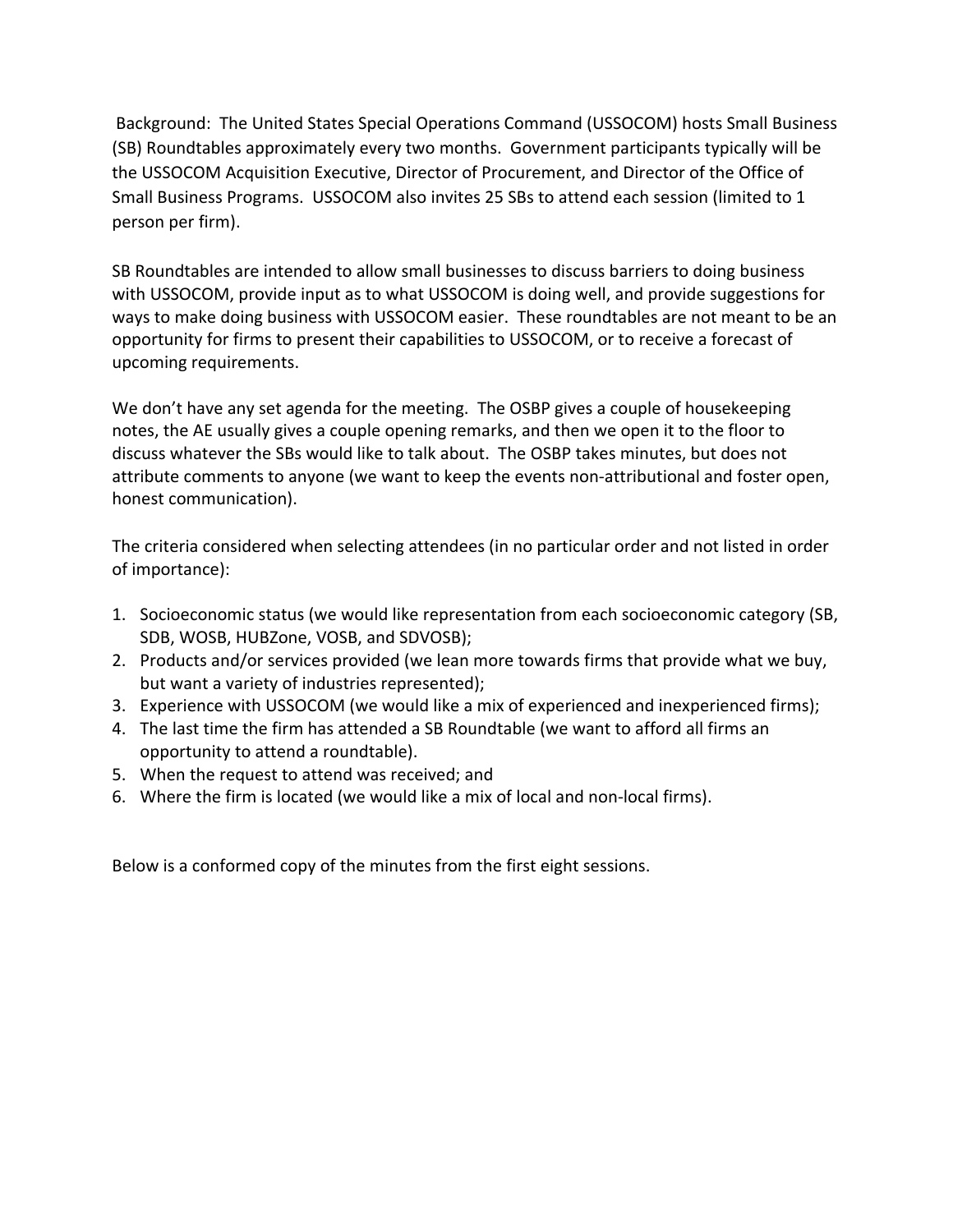## **SB Roundtable Discussion Summary Conformed as of 8 Aug 2018**

- 1. Intent of roundtables
	- a. Continue dialogue with industry
	- b. Get good feedback.
		- i. Although we think we have a good small business program, we are sure we can do better.
		- ii. What is the command doing right?
		- iii. What barriers do SBs face?
		- iv. What could we do better?
		- v. Tips/suggestions that other organizations are doing that support SB.
- 2. USSOCOM Thoughts/Comments:
	- a. Talent drain. We as a group are not growing talent to support the SOF Community.
	- b. Comments/concerns are more powerful when brought to USSOCOM as a group vs individuals.
	- c. AT&L has 26 contracting shops around the world
	- d. Approx. \$9B awarded in FY17, either directly by AT&L or through other agencies.
	- e. In FY17, 31% of awards went to SB primes
	- f. SB is considered at the start of requirement, not as an afterthought
	- g. The OSBP is your advocate for any small business issues, whether on a specific procurement or general issue
	- h. The SOF AT&L is the ombudsman for the command, and is not involved in the source selection process other than to be the ombudsman. This is intentional so that the position retains independence from the process.
	- i. The OSBP holds office hours every Thursday at SOFWERX facility. Send email to [osbp@socom.mil](mailto:osbp@socom.mil) to sign up.
- 3. SB Roundtables
	- a. How does USSOCOM know if the meetings are working
	- b. Transparency is huge. Recordings of meetings/minutes keep a pool of dialogue
	- c. Industry wouldn't care if meetings were recorded
		- i. USSOCOM considered, but in an effort to maintain open dialogue, sessions won't be recorded.
		- ii. USSOCOM will keep a conformed copy of the minutes from each session, and will post to the USSOCOM website.
- 4. General Topics/Areas to discuss
	- a. USSOCOM Engagement with Industry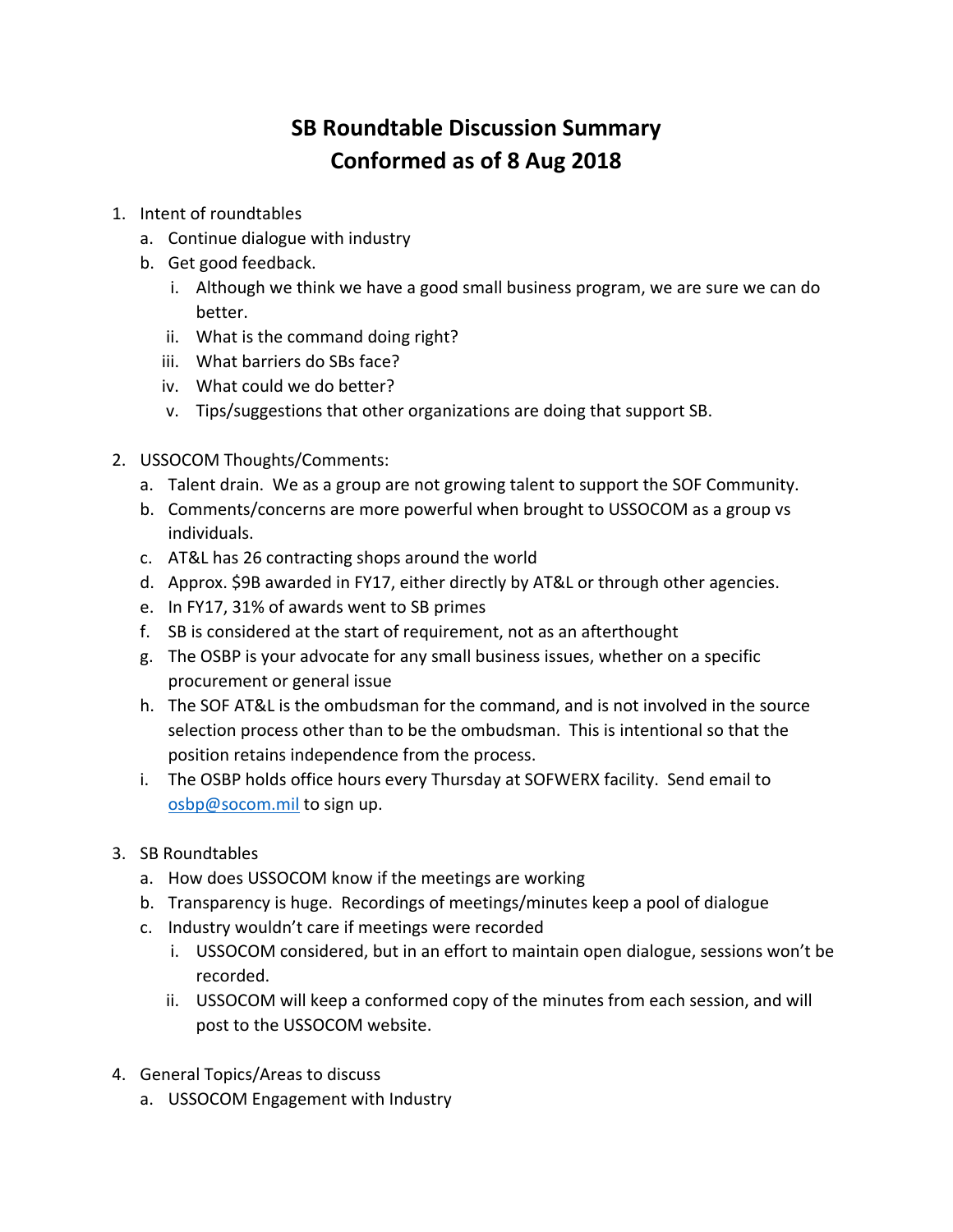- i. SOFWERX is a good engagement tool
	- 1. SOFWERX offers tours every Tuesday and Thursday at 9am and 4pm. Go to [www.sofwerx.org](http://www.sofwerx.org/) to sign up.
- ii. Industry needs to know about upcoming requirements earlier in the process
	- 1. The dynamic is currently industry "pulling" information from USSOCOM. USSOCOM should try to shift to more of a "push" methodology
		- a. One contracting officer's spreadsheet regarding IT requirements and when they should post to Alliant SB was mentioned as extremely helpful.
		- b. There is a forecast on the SOF AT&L page, but it is out of date and only contains minimal information.
		- c. The forecast has been updated and will continue to be updated. It is not all inclusive but highlights many of our larger procurements.
	- 2. There are limitations on the amount of engagement USSOCOM can do due to workload/bandwidth issues
	- 3. Industry would like better access to PEOs staff, as well as components and users
	- 4. It was mentioned that most contracting officers, program managers, and users don't know the limits of what they can and cannot say, so they don't say anything.
		- a. One example given was a firm had a program manager that they worked with for a couple of years that knew his limits and would share what he could. When the new program manager took over, he was new to acquisition and didn't know what his limits were. So he didn't share anything.
		- b. Some companies are successful in gathering information from existing support contractors who share what they can (legally). The support contractors know what can be shared better than the government employees.
	- 5. USSOCOM should consider training components and users on what can and cannot be shared
		- a. Users should understand what can and cannot be shared.
		- b. Industry needs to understand that while understanding individual user's needs/desires are important, USSOCOM does not have the resources to support every desire from each user. PEO's and PMs have to balance what individual users want with what the organization can support.
	- 6. Methods to share information
		- a. USSOCOM is concerned that having more in person events creates additional expenses for SBs which SBs either have to eat or will end up increasing G&A rates on USSOCOM requirements.
			- i. Meetings could potentially be held at different locations (similarly to how TE events are done)
			- ii. It was discussed that firms will travel wherever if they are truly interested in doing business with USSOCOM, and the decision to travel is a business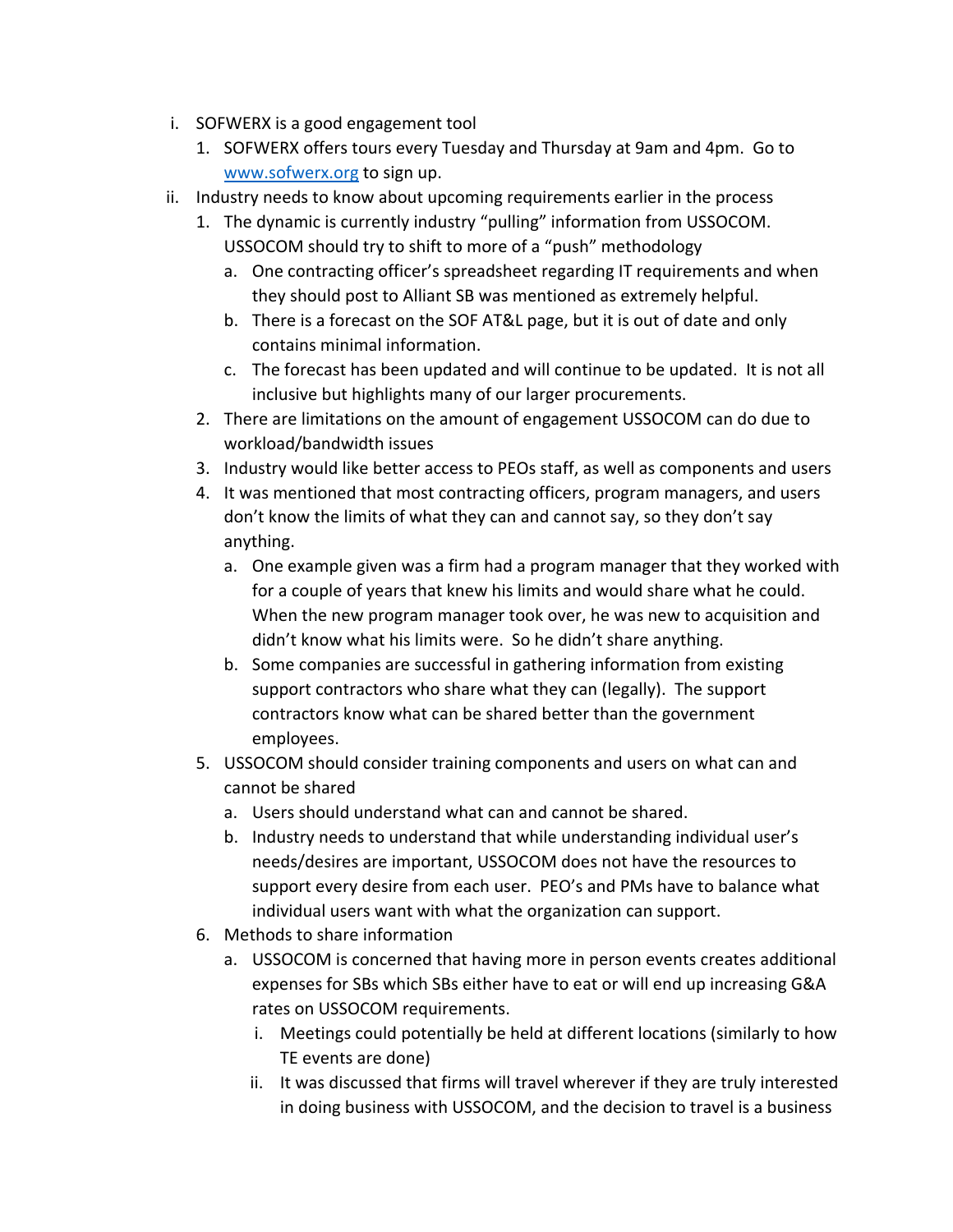decision (such as the decision for some to travel to Tampa for the SB Roundtable).

- iii. Webinars were suggested
	- 1. They would allow more people to at least watch/listen into an event, even if they couldn't actively participate. But at least they would be able to hear what is going on and receive the information.
	- 2. Suggested that they be limited to specific areas so that people would only have to listen if they support that area and wouldn't have to listen each time "just in case".
- iv. Podcasts were also suggested
	- 1. Some concern over controlling who can view the information.
- iii. FBO
	- 1. Industry stated that (especially for services), once a solicitation is posted it is too late for the firm to be successful. The firm needs information sooner so that they can start building a team
	- 2. Sources sought notices and Industry days are good. But the notices and engagement need to happen as early in the process as possible, and need to be interactive with dialog. Not just the contracting officer and program manager just reading a draft of the RFP
	- 3. Industry rarely hears back or gets feedback/questions in response to RFI submissions and are left wondering if the information submitted went into a black hole.
- iv. Management should track engagements to ensure PEO's/PMs are engaging with industry
- v. USSOCOM needs to provide better feedback to industry in response to any inquiries (similar to the detailed feedback they receive from TE events)
- vi. SOFWERX also needs to provide better feedback to industry.
- vii. USSOCOM envisions VULCAN as a potential tool to help with engagement with industry
	- 1. VULCAN allows individual operators/users to identify technology and submit to the tool, allowing program managers and other users to see what's available.
- viii. Capability Collaboration Events
	- 1. A different PEO presents each month way left of RFP. Here is what PEO is working on in 1or 2 yrs.
	- 2. Events tend to be more product vs services
- ix. Forecasts
	- 1. USSOCOM has forecast, not much information available
	- 2. US AID does quarterly updates
		- a. Posted on website
		- b. Highlights what has changed
		- c. Even states when event will be posted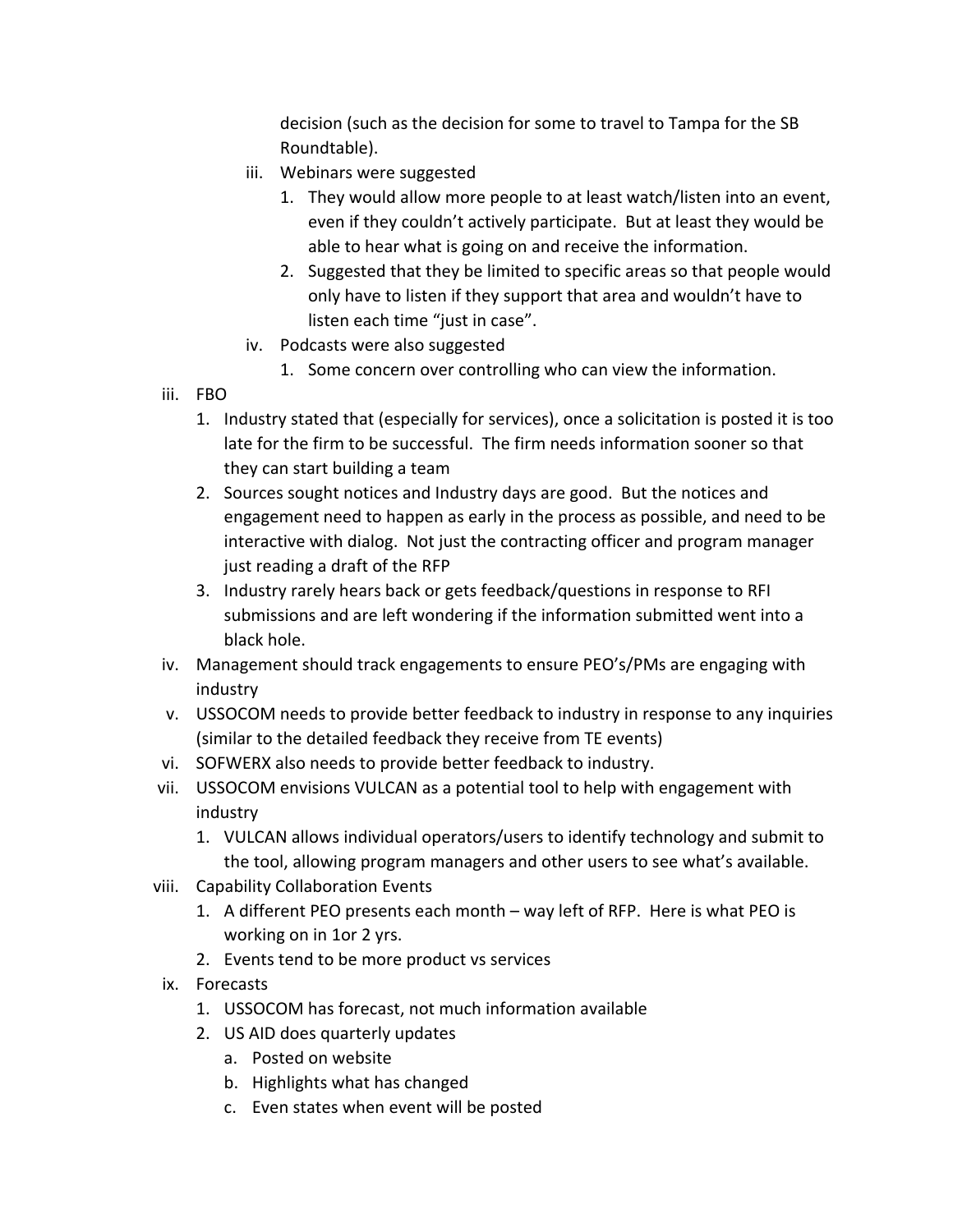- d. Steer away from face to face events
	- i. Call in 2 ask questions on x date.
	- ii. US AID records phone call and posts it on website for those who can't call in.
- 3. PEO STRI has an industry engagement called the PALT, which provides input on pending acquisitions.
	- a. PEO STRI has a more targeted audience (mainly Simulation and Training)
	- b. USSOCOM much broader mission set. And a lot of interest for events. A USSOCOM PALT could turn into a "mini SOFIC" every month
	- c. USSOCOM already a lean org. monthly PALT meetings would increase time demand
	- d. PEO STRI has the facilities and infrastructure on site to support
		- i. Not on base, so no base access issues
		- ii. Big enough room in facility to host event
	- e. USSOCOM would have to host event offsite, which would be logistically more challenging
		- i. With people offsite, a 2 hour meeting would result in half a day lost
	- f. Monthly PEO CCE events are an attempt to do this usually only one event per month. Only one PEO presents, and usually only one focus area is discussed
- 4. Need to make it easier for PEOs and PMs to support
	- a. Monthly PEO CCE events are an attempt to do this as well
- x. Mock Source Selection
	- 1. Would USSOCOM consider doing a mock source selection demonstrating how the evaluation is actually conducted?
- b. Doing Business with USSOCOM
	- i. Important for companies to respond to RFIs on FBO. The OSBP and contracting use these responses in determining whether the rule of two can be met
	- ii. Innovation
		- 1. Biggest challenge facing contractors is where to start. How does a contractor tell USSOCOM what they have to show?
		- 2. A plane ticket and 10 minute taxi ride to SOFWERX can get contractor here and get product in front of the OSBP and TILO to see if users are interested in product.
		- 3. Contractors want USSOCOM to let them know if they will never have any value to USSOCOM.
	- iii. Not many requirements posted on FBO for new companies not already working with USSOCOM
	- iv. In recent years, USSOCOM has moved \$1B from full & open competition to small business set-asides.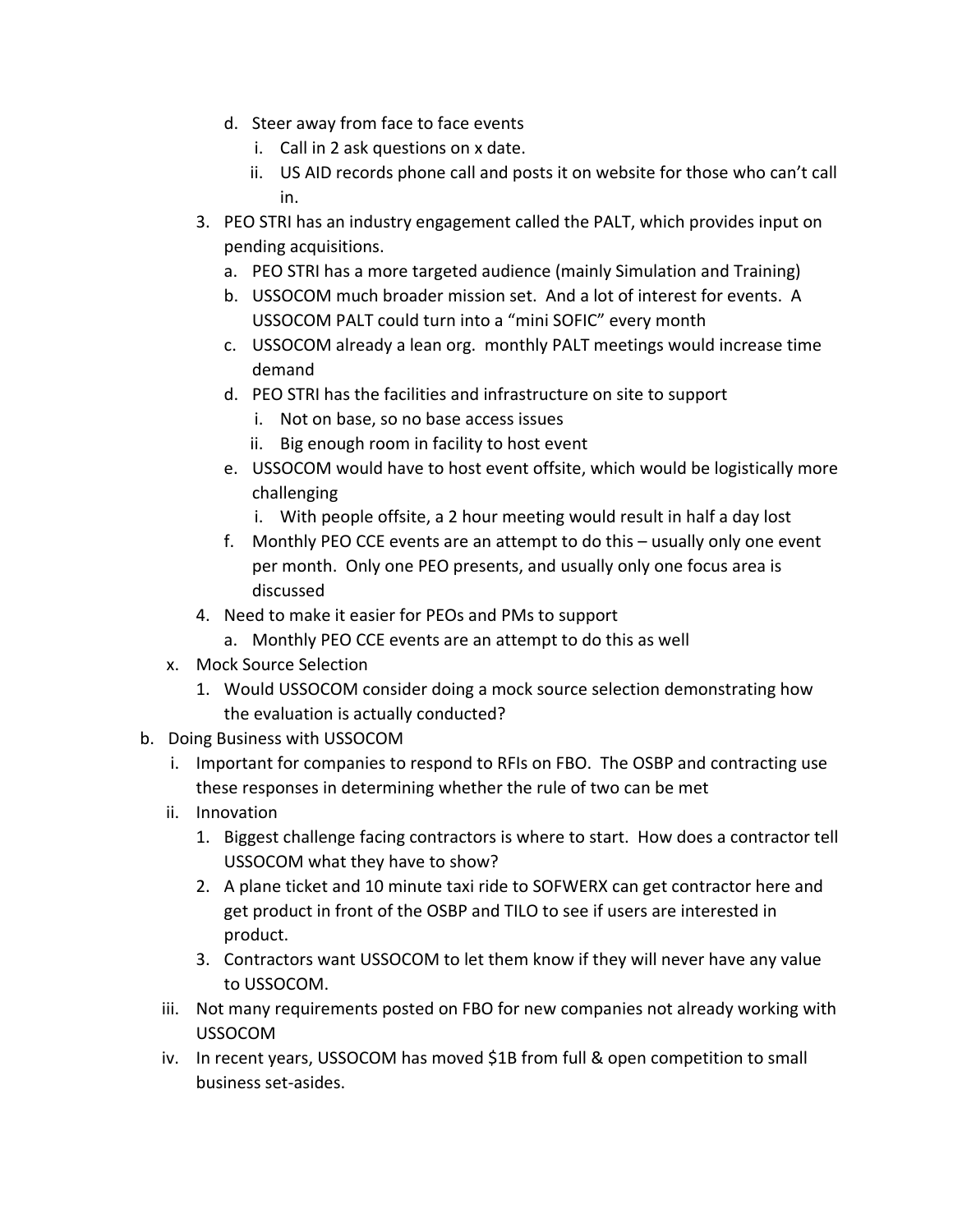- v. Opportunities at USSOCOM tend to be larger @ HQ USSOCOM compared to other SOCOM Locations
	- 1. Look at the components and field offices. That is where more opportunities at smaller dollar values are.
	- 2. There are 27 contracting offices that fall under USSOCOM
- vi. 3 out of 4 requirements at USSOCOM are competed
- vii. Is FBO a good source to see what's going on? Are there better or more effective ways to see what's going on?
	- 1. If  $1^{st}$  time seeing requirement is RFP on FBO, its too late.
	- 2. Need to level playing field for SBs with limited resources
	- 3. Try to release drafts earlier
		- a. USSOCOM pretty good with releasing draft RFPs and holding industry days.
- viii. The Acquisition Executive and the Director of Contracting meet with both the awardee and unsuccessful offerors on source selections to see how the source selection went: good communication, schedule, flawed criteria, etc.
	- 1. Flawed criteria everyone knew it, but no one said anything
	- 2. Equally unfair to everyone
- ix. SBs are to contact the ombudsman early on and not wait until after the fact
	- 1. Better to catch issues early than late
	- 2. The ombudsman is the Military Deputy, and is never directly involved in a source selection (by design to maintain independence)
- x. If a SB wants to voice concern over an issue, but want to remain anonymous, they may contact Paul or Chris, who will forward the concern without identifying the source of the concern.
- c. Talent Drain
	- i. How to build the pool of junior employees (SMEs to support USSOCOM mission)?
		- 1. Needs to be joint area of concern between Government and Industry
		- 2. Consider some sort of accelerator program
	- ii. Clearance levels limit available talent; government doesn't just want to trade bodies around each time contract is re-competed
		- 1. Consider some sort of accelerator program
		- 2. Could USSOCOM talk to DSS about improving/shortening lead time to get interim/final clearances for "cold start" hires?
	- iii. USSOCOM should provide a better definition of the skills they are looking for.
		- 1. Basic ground level skills e.g. university accreditation
	- iv. A lot of organic talent in the Tampa area. How do we collectively leverage pools
	- v. Would USSOCOM consider a Co-op program? So many months at USSOCOM, so many months at a SB contractor?
	- vi. Insourcing
- d. Security Clearances
	- i. Why does everybody on contract at USSOCOM need TS/SCI clearance?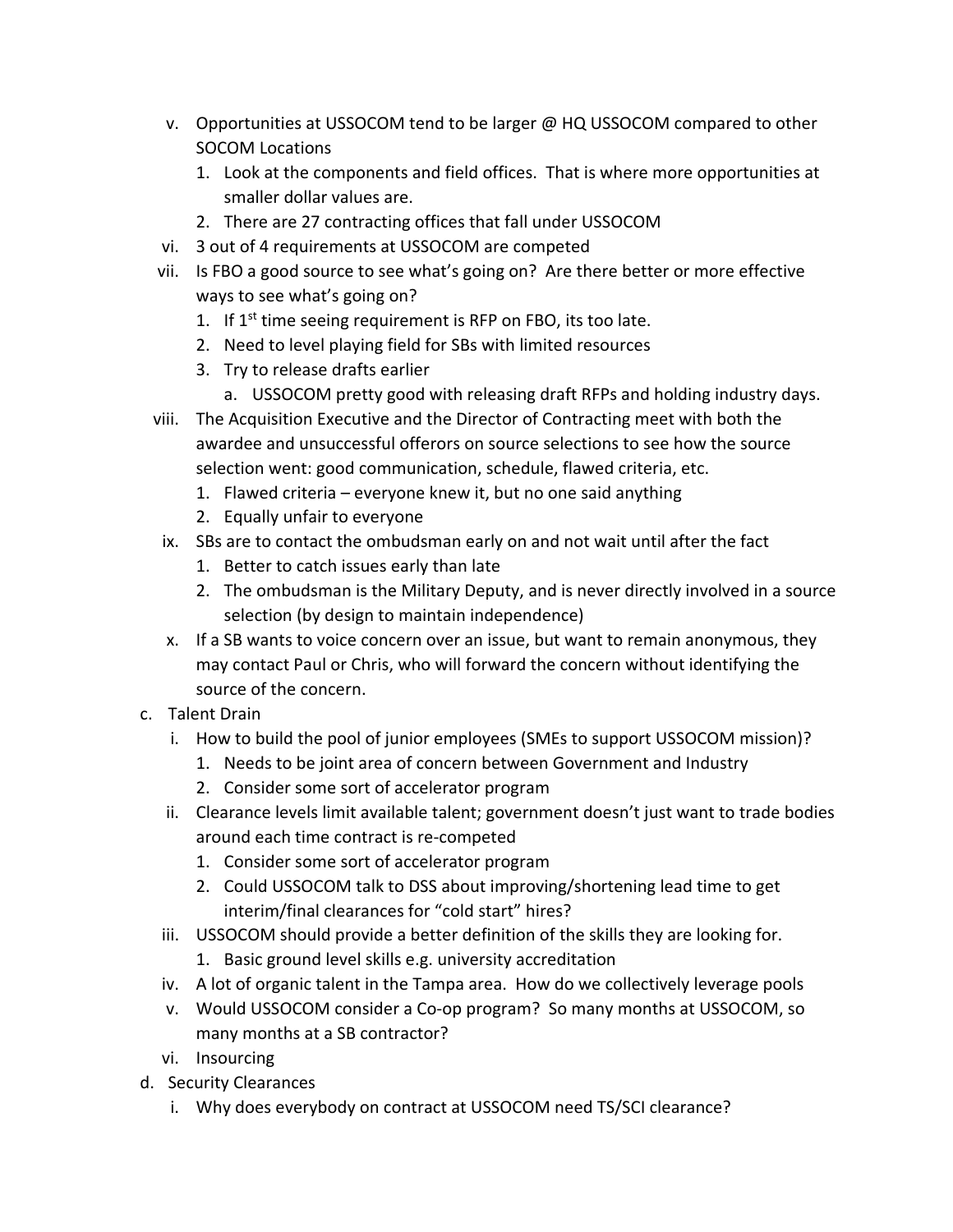- 1. Most work on a procurement does not require work at the classification level of the procurement.
- 2. Allow firms to hire individuals without clearance to perform work that isn't actually classified so that companies can hire new individuals and give them work while going through the investigation process
- 3. Requirements should be structured to only require the minimum clearance for work being done (x positions on requirement require TS/SCI, x positions require SECRET, x positions don't require clearance). Would also help with talent drain discussion above.
- ii. Intern programs
	- 1. Create way prime contractors hire interns and maybe Government could sponsor clearance.
- iii. It is important to discuss the possibility of security clearance requirements early on in the process with interns. Discuss with interns the potential barriers to being able to obtain a clearance and the importance of planning personal life around potential barriers.
	- 1. Too late to discuss when a junior/senior team member is trying to get a clearance for a specific requirement.
	- 2. Decisions made as junior in high school can mess up chances later.
- iv. Security office not cooperative at USSOCOM when industry trying to obtain clearances
- v. Not easy for contractors to sponsor subcontractors for security clearances trough security office
- vi. DSS won't allow a subcontractor to get a clearance without a requirement/dd254
	- 1. DSS does not have the resources to clear every potential firm.
	- 2. CRADAs may be a potential way to get subcontractors on DD254s
- vii. Look at NSA PISA program.
- e. Trade-offs vs LPTA
	- i. How to differentiate between the two.
		- 1. Even trade-offs end up looking like LPTAs after evaluations are done
		- 2. It may seem that way to industry since they don't see technical evaluations.
	- ii. USSOCOM prefers best value
		- 1. 30% of actions at SOCOM are LPTA
		- 2. Government willing to pay a premium when it makes sense
	- iii. LPTA leads to race to bottom
		- 1. Not always race to bottom, oftentimes it is resetting to what the Government actually needs
	- iv. Price Realism vs Price Reasonableness
		- 1. Realism ensures price not too low
		- 2. Reasonableness ensures price not too high
		- 3. What looks reasonable to the market may not be reasonable to the user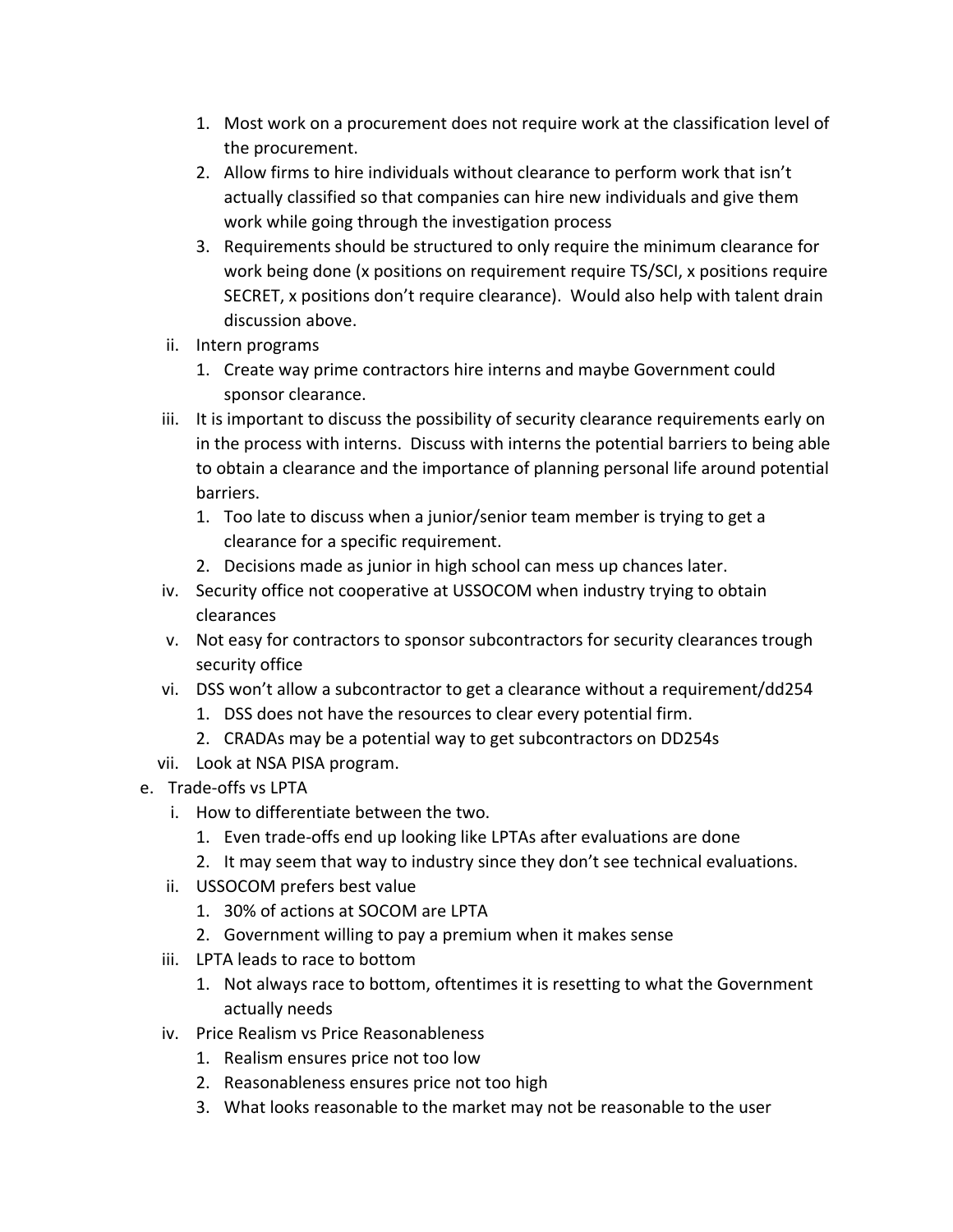- v. Differentiators
	- 1. Government doesn't evaluate all parameters; pick key parameters that should create discriminators.
		- a. Relatively simple to do with supplies. Very difficult with services.
		- b. Customer not sure of what they want. They don't want qualifications, they want "Joe" or "Sally" because they have been doing it.
	- 2. Government asks for compensation plan, and contractor provides.
		- a. Industry doesn't know what the government does with the plan
		- b. How is the plan actually evaluated?
	- 3. Technical Evaluations (expansion from compensation plan discussion)
		- a. How was the contractor looked at?
		- b. What does the Government care about, and how did the contractor do?
		- c. Where should the government address?
			- i. Industry day?
			- ii. Section M (or other part of RFP)?
	- 4. Consider LOI's and names/salaries on resumes after award
		- a. Resumes are one way to differentiate offerors. However, with the length of time it takes to finish an evaluation, the person identified by the resume is no longer available.
	- 5. GS Equivalents
		- a. Does it help industry if the Government provides GS Equivalents
			- i. It helps, but it is just one factor
			- ii. How important is it compared to other aspects (Education, team player, experience, etc)
	- 6. SB Targets
		- a. Do SB targets help in Unrestricted Procurements?
			- i. No. Targets are targets, and not requirements
			- ii. Mandatory use of SBs helps
	- 7. During 1<sup>st</sup> Day of SOFIC, Contracting did have a sit down with industry on Sections L&M
- f. Procurement tools/vehicles
	- i. USSOCOM Contracting Officers are having to do more with less. The Command is looking to offload work that is not SOF specific and having our Contracting Officers focus on SOF Specific work.
	- ii. Industry should become familiar with Strategic Sourcing and start looking at Best in Class vehicles.
	- iii. Industry should also look into the All-small Mentor-Protégé Program and understand Mentor-Protégé Joint ventures.
		- 1. Allows small business (protégés) to partner with Mentors (either large or established smalls) to go after bigger projects
		- 2. Mentor-Protégé JVs additional benefit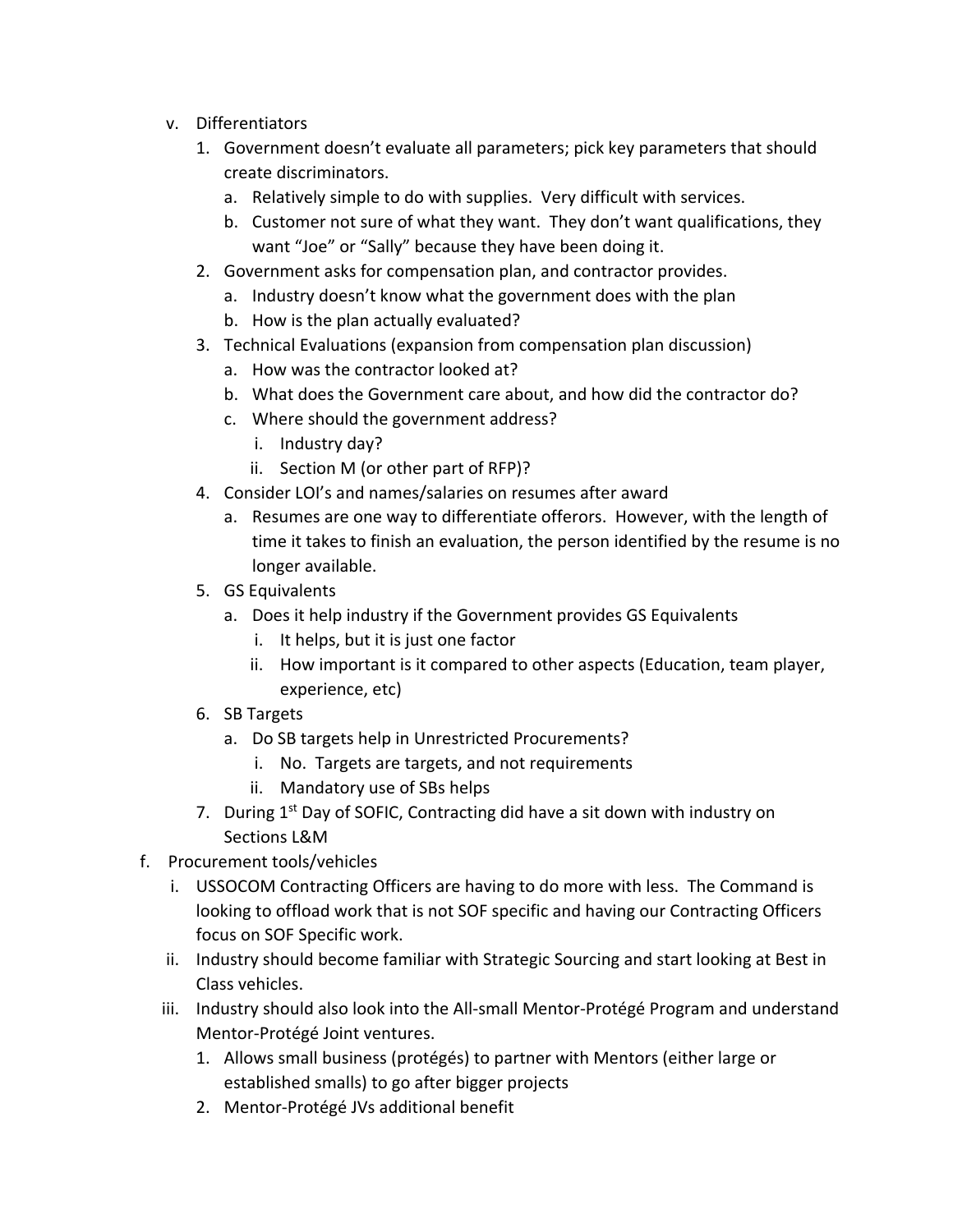- a. JV gets to use the past performance of individual members (can use the Mentor's past Performance)
- b. For set aside work, the small would only have to do 20% of total contract value (JV has to do 50%, protégé only has to do 40% of what JV does 40% of 50% is 20%).
- iv. Last year, USSOCOM used a GSA rep onsite. How well did it meet AT&L'S needs and will it continue in FY18
	- 1. It is used as another tool. It is not an exclusive route but if available, we will use and try to see if it can fulfill our requirements.
	- 2. We rather focus our efforts on awarding tasks vs crating another pool of contractors. Part of the assessment is whether the existing pool is broad enough for our requirements
		- a. Can be tough on USSOCOM side to review the # of proposals,
		- b. Don't want contractors to feel like they have to propose even if they aren't competitive
		- c. Not fair to business owners if government drags contractors on. If no chance, its best to know early
	- 3. Don't want to spend a lot of resources on both sides to set up own IDIQ vs leveraging existing vehicles (where it makes sense).
- v. GSA
	- 1. Certain challenges with GSA POC. IT Software site is self-loading. Don't assume information is accurate. Need to verify.
	- 2. Great strategy on paper, need to ensure we are getting what we ask for.
	- 3. Does USSOCOM consider vehicle success rate?
		- a. Not what we ask. We ask if there is a vehicle that will fill our requirements.
		- b. Likely won't put highest priority requirements on a new vehicle
- g. Simplified Acquisitions
	- i. How often does USSOCOM use Simplified acquisitions
		- 1. Don't have a percentage, but the office uses when appropriate
		- 2. 85% of simplified acquisitions at USSOCOM are awarded to SBs
- h. Small Business Participation
	- i. When using GWAC's, what if Small Businesses don't accurately respond to SB
		- 1. USSOCOM can't control SB Participation at the Prime level, but can put requirements into the task.
		- 2. On many of our contracts (both our vehicles and orders against other vehicles), we often put SB mandates into the solicitation (primes must subcontract a certain percentage to SBs) with penalties for not complying.
			- a. Note that these dollars don't count in our prime goals
		- 3. The OSBP is working with policy to include a CDRL to track Prime is subcontracting to SBs. We are paying attention.
- i. SBIR/STTR